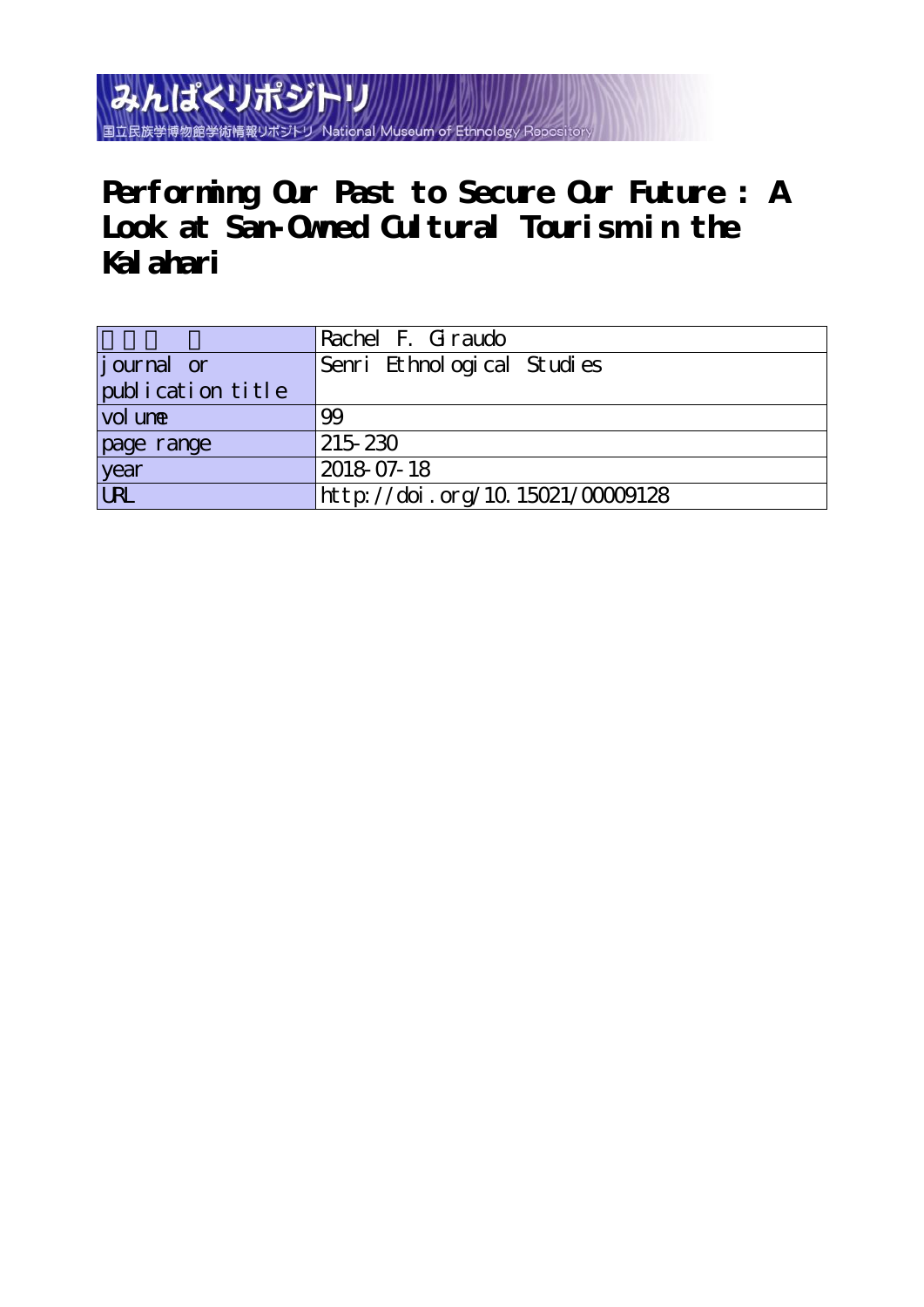# **Performing Our Past to Secure Our Future: A Look at San-Owned Cultural Tourism in the Kalahari**

Rachel F. Giraudo *California State University, Northridge*

# **ABSTRACT**

San peoples have long been involved in various forms of cultural tourism. For over a century, they hosted explorers, anthropologists, and leisure tourists who sought to experience firsthand their distinctive cultural practices, languages, and physical appearance. Non-San tourism operators, many of whom employed or even coerced San individuals and families to perform cultural stereotypes, mediated and profited from leisure tourism encounters. Visitors often treated the San as 'primitive' objects of fascination to be gazed at and photographed. While these exploitative relationships still occur, there is an important shift in San involvement in cultural tourism. Increasingly, San peoples are participating in their own community-based tourism ventures. Mindful of outsiders' fascination with their cultural heritage, they are establishing cultural activities and accommodation facilities in order to entertain and educate guests. The San use these projects to take pride in their culture, correct tourists' misunderstandings about them, and above all, to earn an income. These tourism projects not only contribute to San livelihoods but also help increase political recognition by governments that support the expansion of national tourism economies. Based on a survey of San-owned cultural tourism projects in Botswana, Namibia, and South Africa, this chapter addresses how San peoples exert political agency by commodifying their own identities in the cultural tourism industry. Specifically, it addresses how they engage their 'strategic essentialism' by sharing their heritage through cross-cultural encounters with tourists.

# **CULTURAL TOURISM: EXPLOITATION OR EMPOWERMENT?**

On a cold yet sunny winter afternoon, my travelling companion and I head to the office of a renovated farmhouse to meet our Nharo guide who will lead us on a history tour and bush walk. When we arrive, a smiling man in his late thirties dressed casually in a t-shirt, cotton trousers, and baseball cap introduces himself and explains the agenda. He first takes us to a reconstructed cultural village about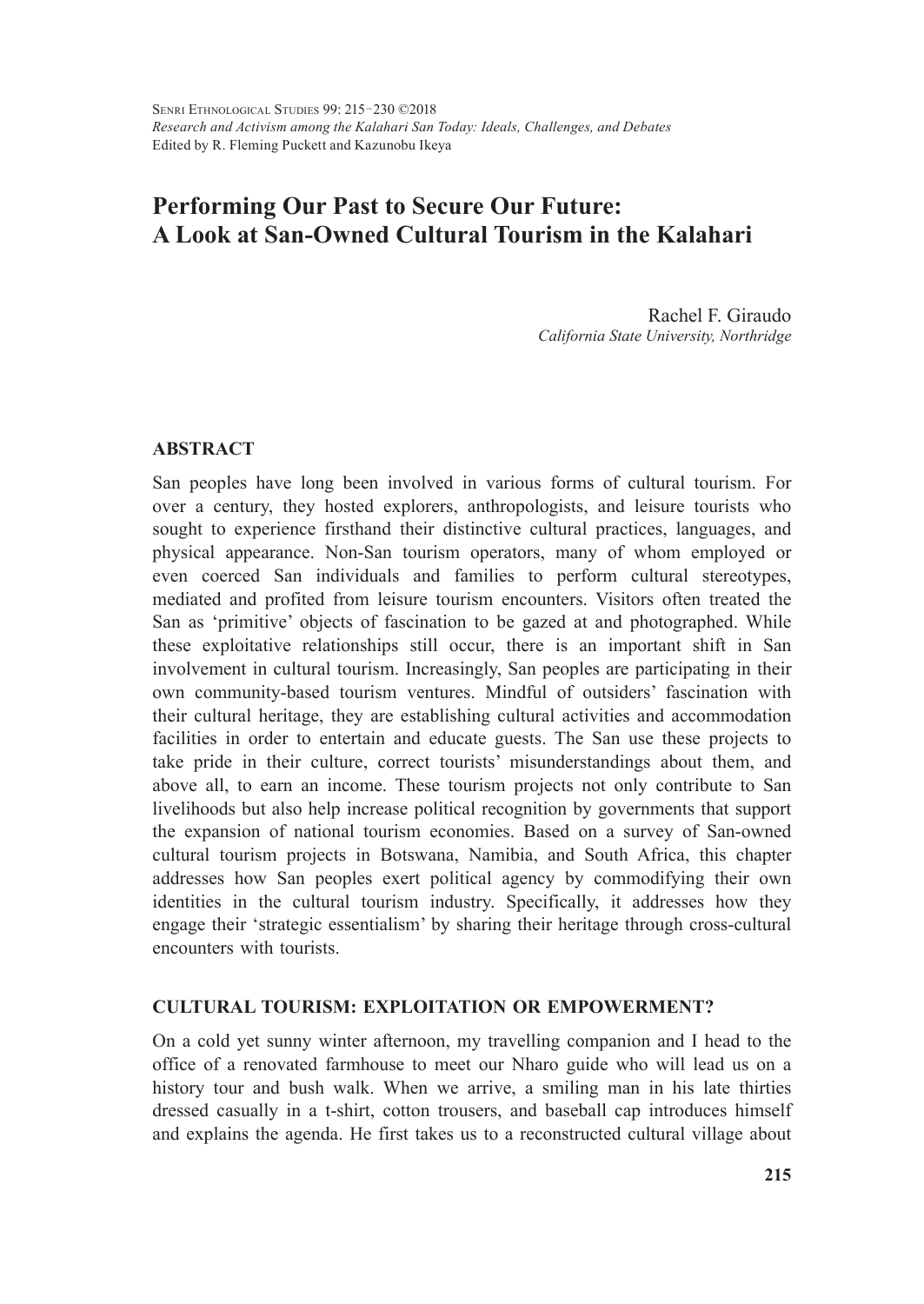450 meters away, where there are huts made with dry grass thatch and a lit campfire. There are several Nharo men and women dressed in traditional leather skin clothing and beaded jewelry entertaining a group of foreign tourists who are lounging in chairs or standing and taking photographs of the cultural activities on display. Along the way, our guide shares with us the history of the Nharo in this area of Botswana, including how the land of the game farm was returned to the community that was displaced when white Afrikaner settlers arrived in the late nineteenth century. Since the return of the game farm, the Nharo were increasingly involved in running their own tourism projects – from game drives to traditional dancing demonstrations and craft production – rather than working for whiteowned farms, businesses in town, or tourism operations.

The Nharo are a linguistic and ethnic community of San from central Botswana, one of many ethnic groups who speak click-consonant languages of the Khoisan language family and who traditionally relied on hunting and gathering for subsistence. Widely considered *the* Indigenous peoples of southern Africa, the San are extremely marginalized throughout the region. However, southern African states, such as Botswana, resist labeling the San as 'Indigenous' or promoting special measures for ethnic minorities, so as to prevent further enabling the overt ethnic and racial divisions produced during colonization. However, this stance has only perpetuated the dominance of an ethnic majority (e.g., the Tswana in Botswana and the Owambo in Namibia) or of an ethnic minority (e.g., whites in South Africa). One way in which the Nharo and other San communities have sought to have their Indigenous and marginalized status recognized is by participating in activities and industries in which they can solidify or commodify their identities, such as in minority-based non-profits and cultural tourism.

San peoples have long been involved in various forms of cultural tourism. For over a century, they hosted explorers, researchers (including anthropologists), and leisure tourists – all strangers – who sought to experience firsthand their distinctive cultural practices, languages, and physical appearance. These overwhelmingly one-sided encounters are a testament to the colonization of Africa and its legacy. Since the seventeenth century, Europeans, those of Europeandescent, and other non-Africans, have travelled to southern Africa for economic, political, religious, scholarly, and personal reasons. Many of them sought to capitalize on land, resources, and free or cheap labor and either played a direct or complicit role in the eradication or extreme marginalization of African populations. By the late nineteenth century, growing fascination with the region's interior enticed more individuals to explore the harsher environment of the Kalahari Desert. Throughout the latter half of the twentieth century, leisure tourists and social science researchers sought out meetings with San (who have since been relegated to the Kalahari) in order to meet people who represent to them a more 'primitive' culture.

A tourist is defined here as 'a temporarily leisured person who voluntarily visits a place away from home for the purpose of experiencing a change' (Smith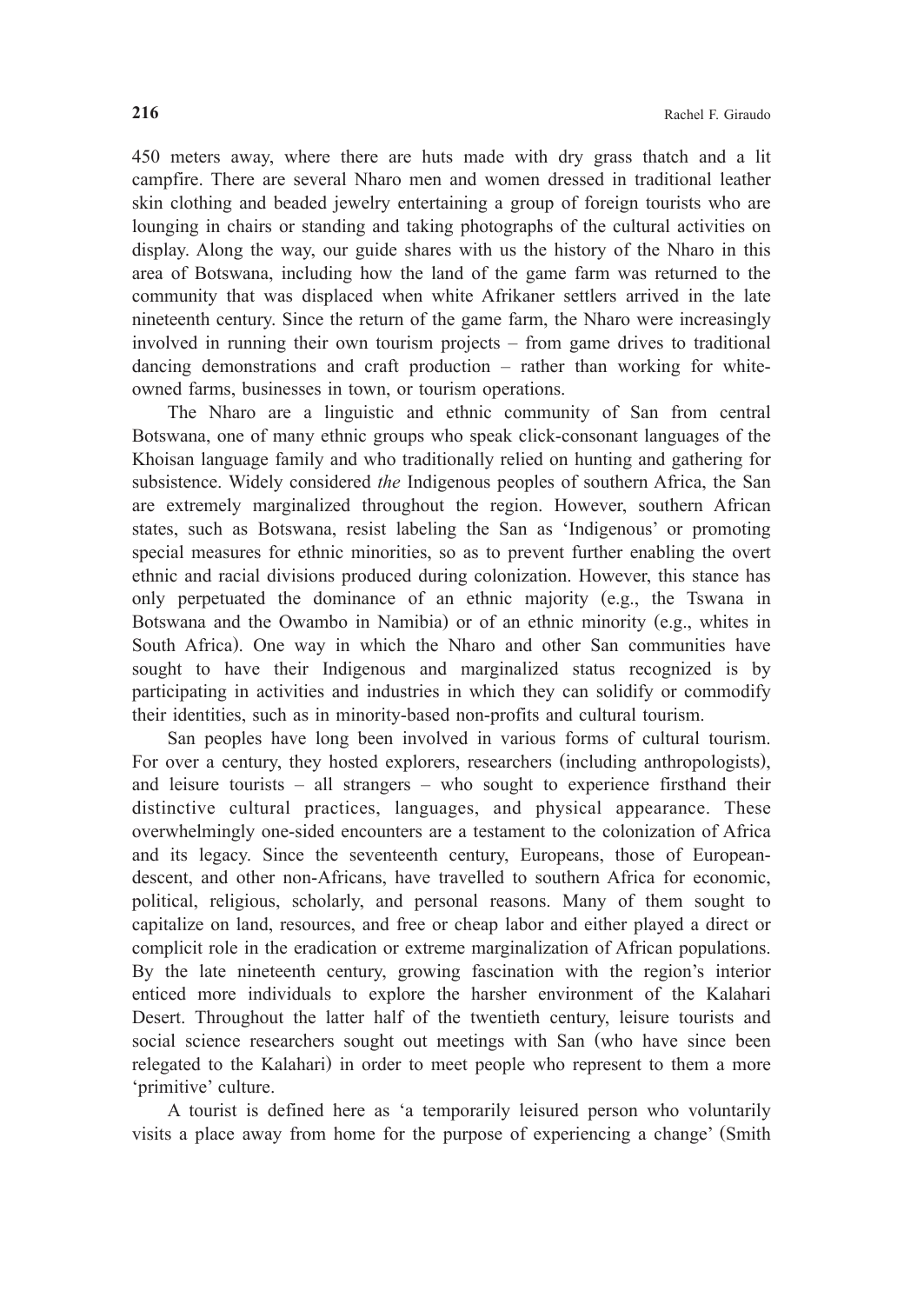1989: 1). Thus, I include types of tourists beyond that of the quintessential holidaymaker, or vacationer, because as others have noted (Crick and Lanfant 1995; Stronza 2001), certain explorers and academic researchers have similar motivations for travel. Besides, rather than define these actors using terms emic to them, due to the perspective of this chapter, I prefer to refer to them on the terms of their hosts. In this light, it is very difficult to distinguish how San peoples differentiated between different groups of visitors over the years. Nevertheless, one clear motivation for cultural tourism is an authentic encounter with the Other (Bruner 2005). Because of the desire for cultural authenticity, tourists consume the commodity of Otherness. Academics and certain governments in the developing world remain suspicious of cultural tourism, with some seeing it as being exploitative and detrimental to cultural integrity since cultural tourism exaggerates those ethno-products that please the tourist as consumer. Others see it as a potential driver for economic and social development for those who participate in the industry.

This chapter addresses cultural tourism projects that are owned and/or run by San peoples in southern Africa – South Africa, Namibia, and Botswana – to ascertain how they exert political agency by commodifying their identities in this industry. It is based on a survey I completed of San cultural tourism projects from 2012 to 2014. Given the dark history of encounters between the San and whites (and other Africans), this chapter interrogates whether or not there are potential benefits of cultural tourism, asking and answering two important questions: Does cultural tourism always exploit those whose culture is on display? What happens when communities are in charge of their own cultural tourism ventures?

# **LEISURELY ENCOUNTERS WITH THE SAN**

While this chapter primarily focuses on leisure tourism, exploration and research are two other important categories of tourism to San peoples. Most exploration in the Kalahari took place between the late nineteenth century and the mid-twentieth century. Published accounts by explorers would fuel a wider curiosity about both the Kalahari and San peoples (e.g., Livingston 1857; Passarge 1907; van der Post 1958). Overlapping with exploration in the twentieth century, though peaking by the late-1960s, social science research efforts expanded, with scholars interested in understanding as much as they could, from the foraging lifeways of the San to the complexities of the Khoisan language family (e.g., Schapera 1930; Draper 1975; Lee 1984; Hitchcock 1987; Biesele 1993). San peoples were accommodating visits by anthropologists, linguists, and scholars of other disciplines, and university students around the world were now reading about their cultures as part of their liberal arts educations. Finally, the last quarter of the twentieth century to the present is notable for the surge in leisure tourists, not only to the Kalahari, but all over the world as mass tourism has taken hold.

The influx of leisure tourists to southern Africa increased in the late 1960s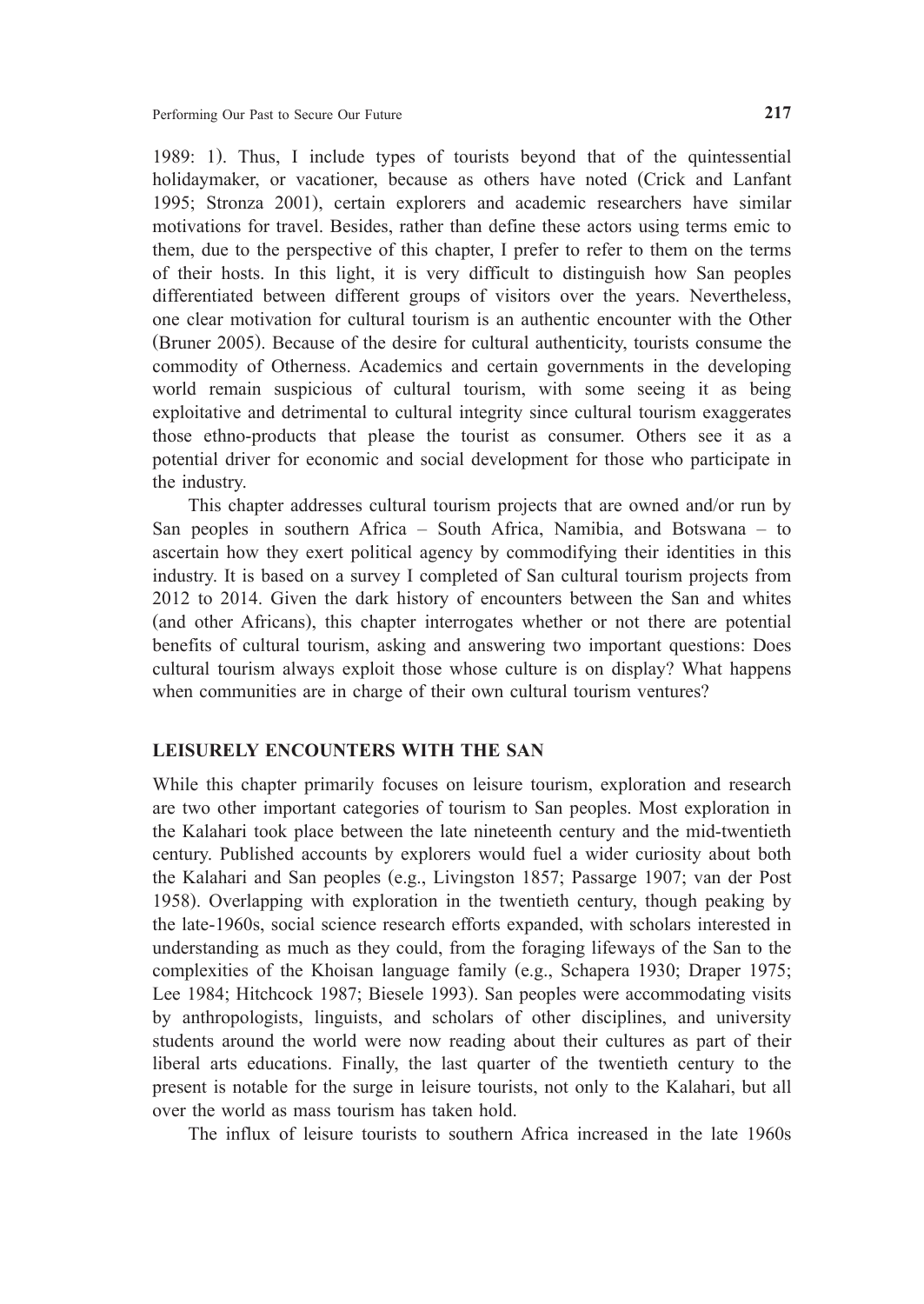with the rising middle class in the Global North. Flight prices dropped, and international travel was no longer exclusive to the wealthy elite (MacCannell 2013). Many holidaymakers and the more spirited backpackers began trekking to reach places further off the beaten path; in fact, for some, travelling to hard-toreach or remote places became a goal. In southern Africa, much of the tourism has been, and is still, focused on wildlife and nature. Tourists go on African safaris to experience, photograph, or in other ways (e.g., hunting) engage with the place's scenery, animals, and peoples. By the last quarter of the twentieth century, Africa became accessible to the growing middle class, who took advantage of the opportunity by participating in organized safaris and, later, in self-guided trips and volunteer tourism.

While it does not produce the same demand or command the same price tag as nature and wildlife tourism, cultural tourism appeals to visitors interested in the uniqueness of local inhabitants' lifeways and traditions. As part of their overall African experience, tourists desire to come into contact with authentic African cultures, and the further removed from modern urban areas, the more authenticity is presumed. Due to the Europeans' and white settlers' hostile relationship with most Bantu peoples during the colonial and apartheid eras, the sparse and already marginalized San were then romanticized as an African 'noble savage', such that, unlike Bantu peoples, San peoples were close to nature with gentler, conflictavoidant personalities and were therefore more desirable. After the many largescale wars in the first 75 years of the twentieth century, people in the developed world held a strong desire to find a simpler life (MacCannell 2013; Cohen 1979); for many, San peoples were symbolic of humanity at its purest form. Early cultural tourism to visit San peoples was offered as an add-on to safaris, enabling tourists the opportunity to photograph San 'Bushmen' still living in the wilderness of the Kalahari. Many San communities or individuals also performed their cultural dances and sold crafts to visitors. However, often the middlemen in cultural tourism were not San.

For a long time, tourism operators, many of whom employed or even coerced San individuals and families to perform cultural stereotypes, mediated and profited from leisure tourism encounters. In certain instances, it was because of tourism that the San were displaced, such as the Hai//om who were relocated during the formation of the Etosha National Park in Namibia (Dieckmann 2007). Some San peoples still had limited control over their participation in tourism, but were not provided with a deeper understanding of the broader tourism economy or their intellectual property rights, such as the ownership of photographs and other imagery and intangible properties related to their cultures. Indeed, the San were and are still projected as 'primitive' objects of fascination to be gazed at and documented, images that circulate globally, creating an imaginary of the San that perpetuates the tourist's fascination with them. This began prior to leisure tourism in southern Africa, with the exhibition of San peoples, other Africans, and Indigenous ethnic groups from around the world in curiosity shows and World's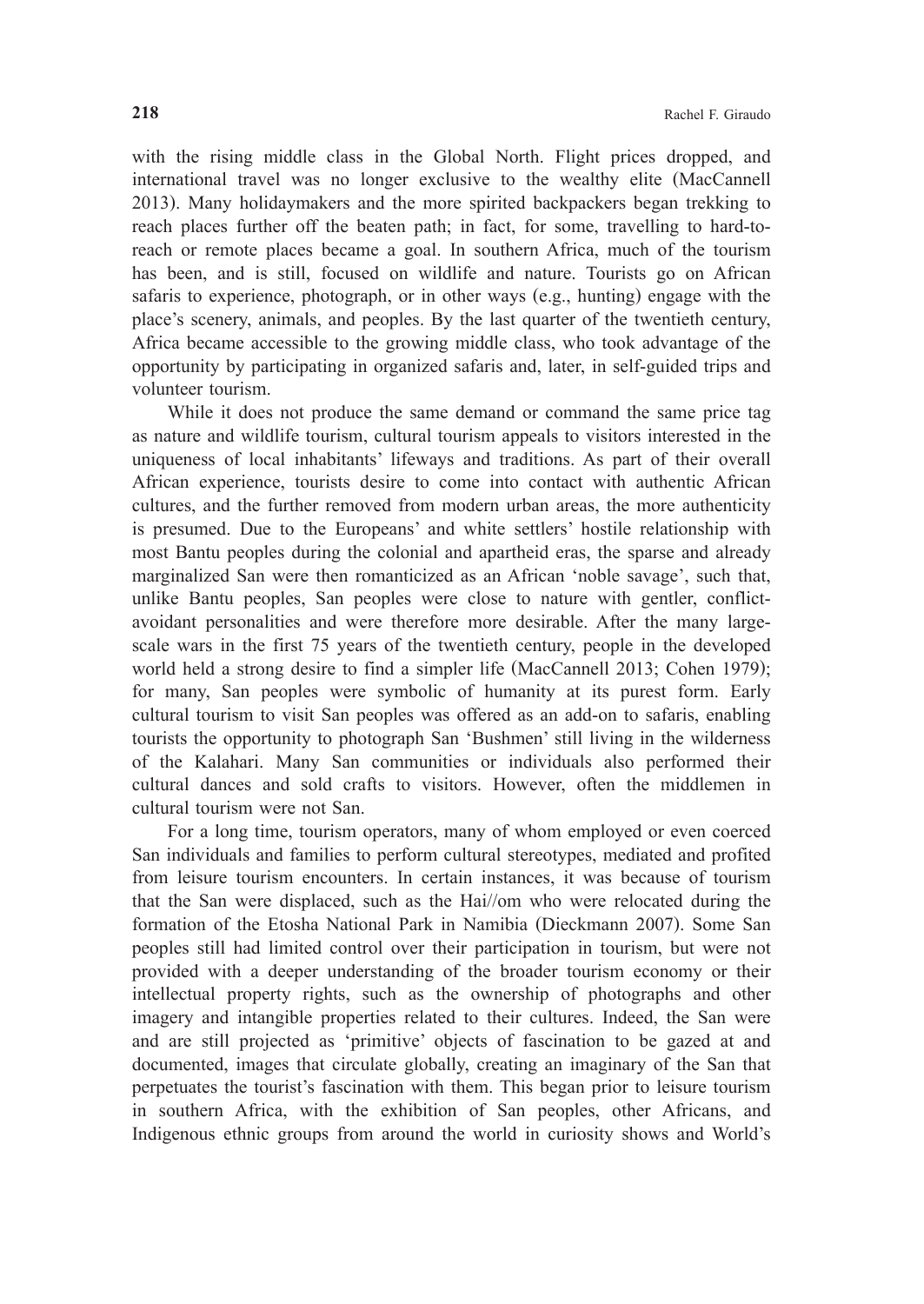Fairs (Corbey 1993; Gordon 1999; Parsons 2009). It has continued with the production of popular and documentary films and magazines (Tomaselli 1995; 2006).

For example, in the 1970s and 1980s tour companies visiting the Ju/'hoan community in the remote Tsodilo Hills, Botswana, by small plane or 4x4 vehicles would photograph 'Bushmen' next to 'Bushmen paintings', as the site possesses the largest concentration of rock imagery in the world. Tourists preferred photographs of the Ju/'hoansi in traditional leather skins – including bare-breasted women – performing traditional tasks. Professional and amateur photographs of the Tsodilo Ju/'hoansi were later published in books or as tourist souvenirs, thereby perpetuating imagery of them as stereotypical 'Bushmen' and even setting the gold standard for what a 'Bushman' should look like (i.e., short, slight build, light skin, epicanthic eyelid folds, etc.). However, while the Ju/'hoansi may have been compensated for posing for the photographers, they were not remunerated for their imagery being reproduced, sometimes en masse, sold, and utilized for other purposes. During one of my trips, I was startled to find a large glossy print of a Tsodilo Ju/'hoan woman's father in loincloth posing with a bow and arrow at the Victoria Falls Hotel merely titled, 'Bushman', with no reference to the language group or the site where the photograph was taken, reducing him to a generic representation of all San peoples.

Some governments originally did not encourage cultural tourism. For example, Botswana argued that it was tourism that kept the San from developing, as it would trap them in the stereotype of being 'primitive'. It was only later in the 1980s when tourism's potential was tapped, and development groups pointed to nature-based and cultural tourism as two means by which the San and other poorer populations might be able to profit. Community-based cultural, nature, and wildlife tourism followed the Community Based Natural Resource Management ('CBNRM') model, in which communities were incentivized toward conservation of natural or cultural resources by developing community trusts to hold and make decisions on communal profits (Rozemeijer 2009; Rozemeijer ed. 2001). The overall success of the tourism industry and, for a time, the CBNRM tourism projects helped to change the government of Botswana's views on cultural tourism, particularly that of the San and other ethnic minorities. In recent years, the government has encouraged its citizens to participate more fully in these sectors of the industry by maintaining their cultural practices and producing crafts, a far cry from its stance in the 1970s and 1980s.

In many instances, San peoples ultimately lacked control of their image and their commodification, while non-San peoples profited. This made some San advocates and social scientists look down on tourism as an exploitative industry at its core. In fact, several argued that tourism contributed to cultural corrosion through the commodification that was encouraged and owned by outsiders and that it provided simplistic representations that were often not reflective of the ongoing political and economic strife as well as the cultural genocide the San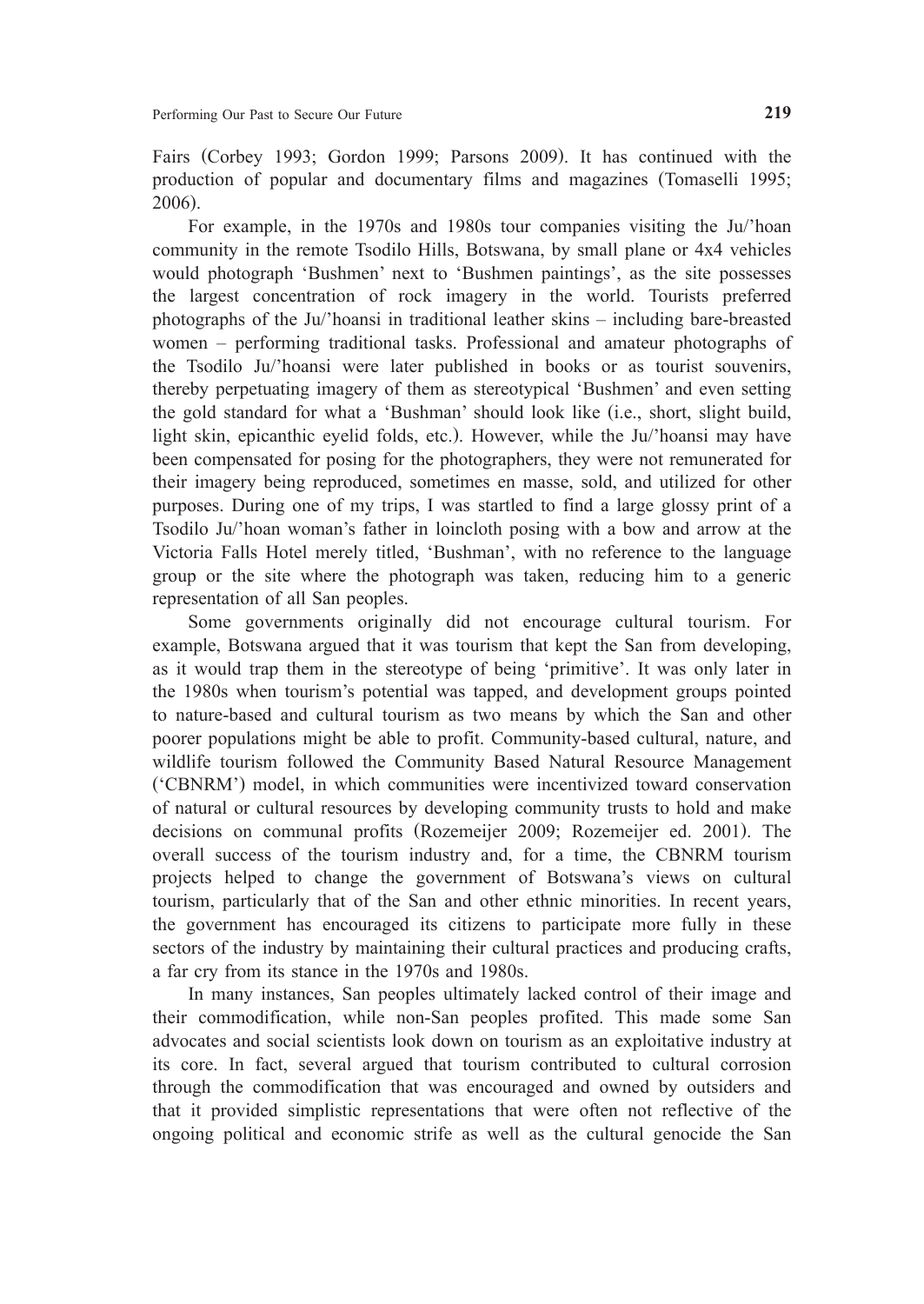were facing. However, in other parts of the world, Indigenous communities were increasingly harnessing the potential of tourism and cultural commodification to benefit their own agendas (Butler and Hinch 2007; Bunten 2010; Bunten and Graburn in press).

Although many social scientists might not identify themselves as 'tourists', since they are working (conducting research) while staying with San communities, there is a large element of leisure that they may not recognize. The sociopolitical and economic privilege that affords them the opportunity to choose a career in social science and the ability to conduct research at sites away from their homes signals their opportunity to travel for work and leisure. This is particularly true for social scientists, such as anthropologists, who have the chance to live with communities drastically different from their own (unless the researcher is from the community). The majority of people in the Global North do not have the privilege to choose career paths in which they can pose their own scholarly questions and pursue research in faraway places, and this is one reason to argue that research can be a category of tourism. Similar to researchers, some of those either working in the non-profit sector or volunteering abroad might also be considered forms of tourists. For example, foreigners working in the non-profit sector in order to participate in San development and health issues are able to use their employment as a form of tourism. Similarly, foreign volunteers, dubbed 'voluntourists', travel and then give away their labor for a period of time in order to benefit personally and professionally from the experience.

## **CONTEMPORARY SAN CULTURAL TOURISM**

While these exploitative relationships still occur, there is an important shift in San involvement in cultural tourism. Increasingly, San peoples are participating in their own community-based tourism ventures. The San were to varying degrees in charge of mediating tourism encounters for decades. There was always a power imbalance between them and white and other African ethnic groups, including people coercing the San into tourism or tourists directly interacting with the San without permission. But to claim that the San were completely exploited is not to view them as social actors capable of controlling their own fate, a patronizing view that many advocates and activists also blame for regional governments' ongoing treatment of the San. This led to an obvious choice of tourism to help assist the San with community-based projects, which began in the late 1980s through the early to mid-1990s (Rozemeijer 2001). Some of these projects, like the ones in Botswana, are more complicated because of the state's ultimate control over them through state policy concerning CBNRM (Pienaar et al. 2013; Republic of Botswana 2007). However, the ways in which the San do oversee these projects is telling, particularly regarding their relationship to tourism and the evolution of this relationship over time.

Mindful of outsiders' fascination with their cultural heritage, San are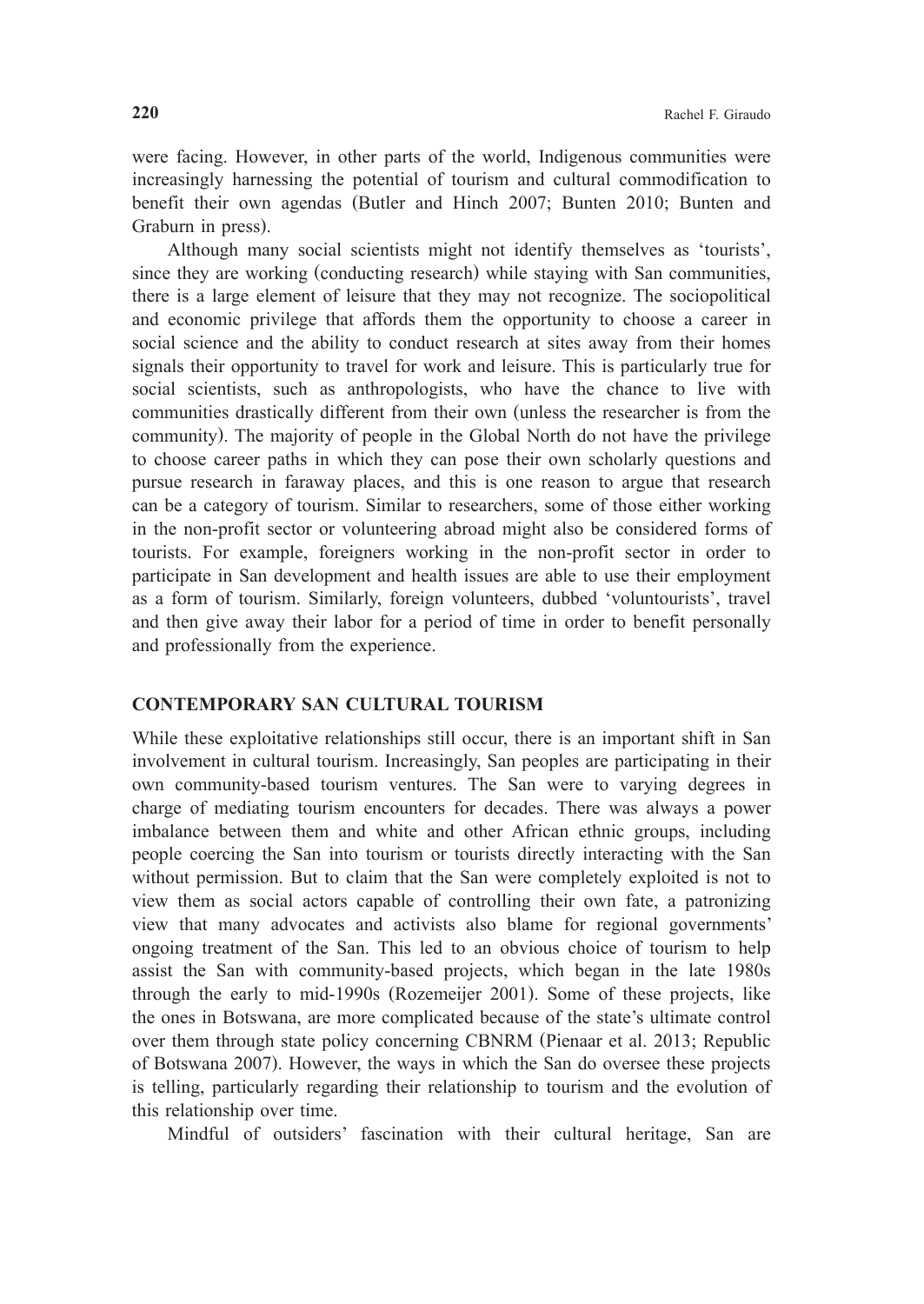establishing cultural activities and accommodation facilities in order to entertain and educate guests. The San use these projects to take pride in their culture, correct tourists' misunderstandings about them, and above all, to earn an income. I surveyed many of these projects in Botswana, Namibia, and South Africa from 2012 to 2014. I was interested in learning about those cultural tourism projects that the San either owned or managed, and in some cases both, as well as what set these projects apart from those owned and/or managed by non-San persons. For the survey, I visited the cultural tourism projects and participated in as many of the offered activities as possible. I will briefly outline a couple of projects in each country.

In Botswana, the government has a staunch stance toward the San and other ethnic minorities; it does not formally recognize ethnic difference or condone giving ethnic (or racial) groups special privileges (though it does this anyway by forming a state worldview that affords the most rights to ethnic Tswana). Tourism has, however, opened up a special window on ethnic relations by demonstrating how the commodification of ethnic identity can be beneficial. The Dqãe Qare San Lodge opened in 1998, five years after the land was returned to the Nharo through its purchase by the Dutch Government and the Netherlands Development Organisation ('SNV'). It now boasts large game animals, such as giraffe, eland, wildebeest, and zebra; various accommodations (lodge, grass huts, and camp sites); a dancing arena for the nearly annual Kuru San Dance Festival; and a reconstructed village for cultural activities (Figure 1). This project is primarily overseen by the Kuru Development Trust, one of the eight non-governmental organizations ('NGOs') of the Kuru Family of Organisations, and is managed by a



**Figure 1** Nharo guides and tourists at the Dqãe Qare San Lodge's reconstructed San village in Botswana. (Photo by author, 2012.)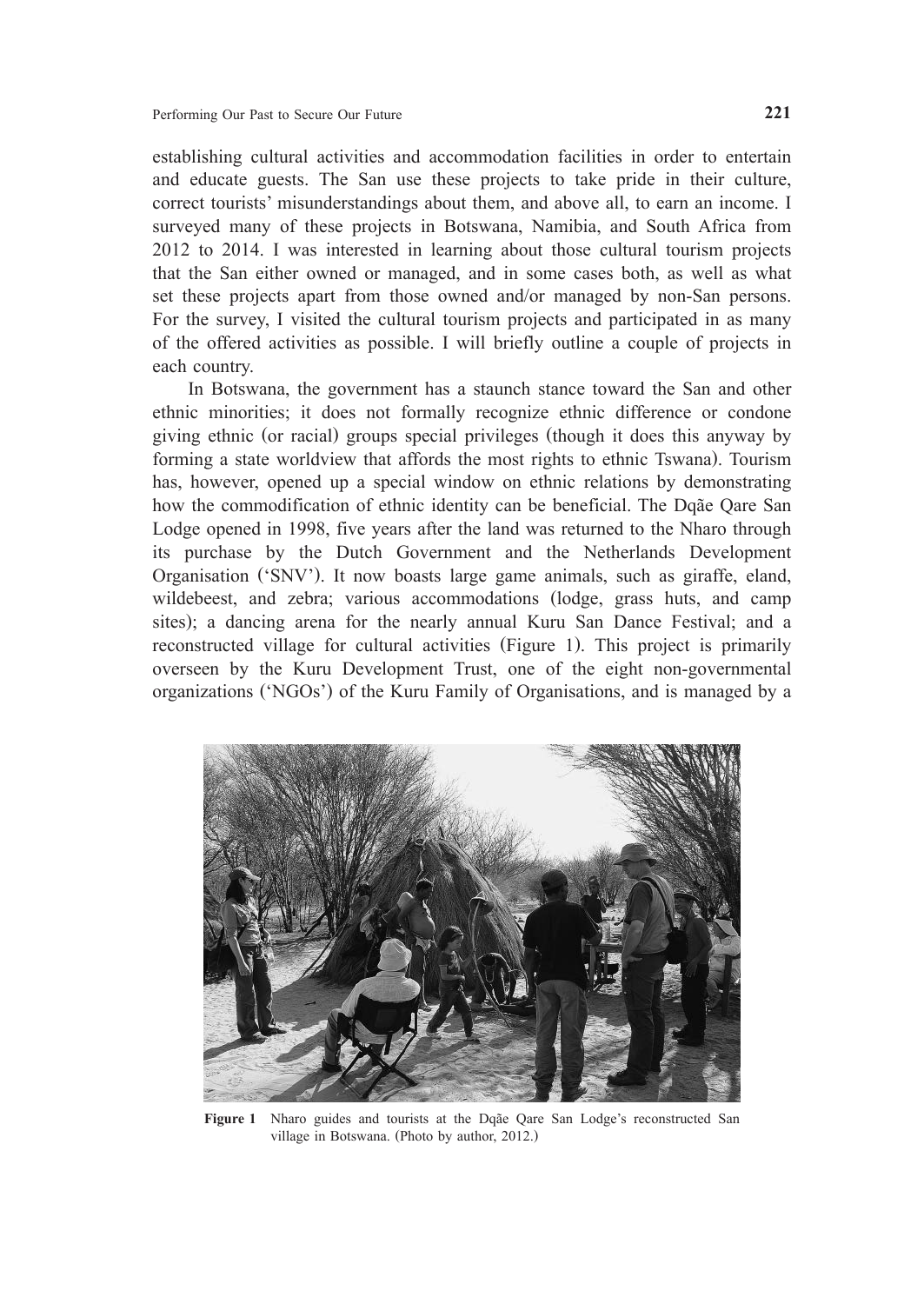board, many members of which are Nharo from the nearby village of D'Kar. Although an NGO plays a pivotal role in the management of Dqãe Qare San Lodge, the Nharo have a strong sense of ownership of it. During several stays over 10 years, I noted increasing professionalization of all its sectors, in some part due to training opportunities for employees, such as at !Khwa ttu, a San culture and education center located just north of Cape Town, South Africa (Staehelin 2006).

Another community tourism project is at the Tsodilo World Heritage Site in northwestern Botswana. The Ju/'hoan community here have participated in the tourism industry since the 1960s. After the government relocated them from the hills in 1995 to a nearby area, they were then rerouted toward working with the neighboring Hambukushu community on collaborative tourism ventures. A management plan that the government approved in 2007 and began implementing in 2009 redirected local involvement in tourism, further exacerbating tensions between the Ju/'hoansi and Hambukushu, both ethnic minorities competing over the limited resource of tourists' money. However, the Ju/'hoan community still continue to manage their own tourism as best they can, and this usually entails the sale of crafts, such as necklaces (made from seeds, mokolwane palm nuts, and ostrich eggshell beads), bow and arrow sets, and leather bags, as well as posing for photographs and performing cultural dances for visitors. Originally, guiding tourists to the rock imagery was an important part of Tsodilo Ju/'hoan livelihoods, but since their relocation and government and NGO management of the hills (declared a World Heritage Site in 2001) and of the communities themselves, guiding is now overseen by the Tsodilo Site Museum, a branch of the government's National Museum, Monuments and Art Gallery.

In Namibia, the government was formed in 1990, after a war for its independence from South Africa, and has made steps to embrace its multicultural populace. However, the San in the country still remain an underclass (Dieckmann et al. 2014). A substantial percentage of land designated as Bantustans before Independence has since been converted to communal conservancies in an attempt to give land rights back to non-whites. In the Otjozondjupa Region, formerly Bushmanland, there are two communal conservancies that boast San-owned tourism projects: Nǂa Jaqna and Nyae Nyae. The Nyae Nyae Conservancy has even published its own tourism protocols for visitor behavior. In both conservancies, there are Ju/'hoan owned and managed 'living museums', which are facilitated by a German-Namibian NGO, the Living Culture Foundation Namibia. The communities operating the Ju/'hoansi-San Living Museum and the Living Hunters Museum of the Ju/'hoansi-San must build and operate the projects on their own with no financial assistance, though they do receive business-strategy input from the NGO, as well as marketing assistance. Both offer a full menu of cultural activities in reconstructed villages that cover partial-day to multi-day activities, including traditional dancing and singing, bush walks, modern village tours, and even hunting trips. The Ju/'hoansi-San Living Museum in the N‡a Jaqna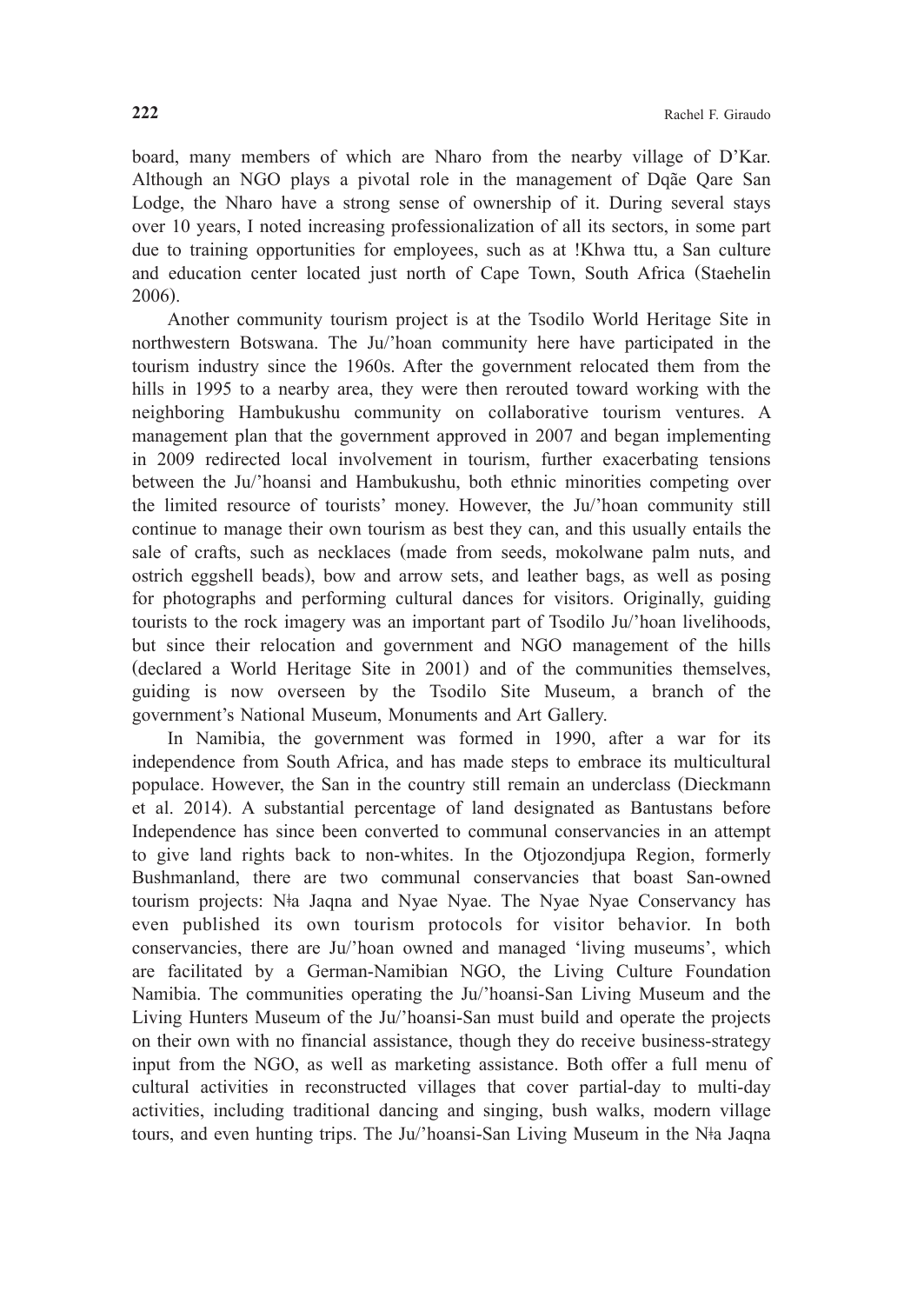

**Figure 2** Sign for the Ju/'hoansi-San Living Museum in Namibia. Most San cultural tourism projects are off the beaten path. (Photo by author, 2014.)

Conservancy (Figure 2) receives larger visitor numbers due to its proximity to the town of Grootfontein and a major road. The Living Hunters Museum of the Ju/'hoansi-San is remotely located northwards outside of Tsumkwe and receives much fewer tourists.

Treesleeper Campsite was opened in Tsintsabis, in Namibia's Oshikoto Region, where the Hai//om were relocated in 1954 during the formation of the Etosha National Park (Dieckmann 2007). Away from their ancestral land, the Hai//om – with the assistance of a Dutch NGO, including a Dutch anthropologist, Stasja Koot – created Treesleeper in the first decade of the 2000s (Koot 2012 and Chapter 12). Treesleeper offers overnight accommodation facilities, including chalets and camping spaces. While Treesleeper offers Hai//om cultural activities, according to employees, many Hai//om residents are not as willing to participate in them, especially filming. Additionally, a Hai//om employee told me that some tourists find that the Hai//om, who are tall with darker skin, do not fulfill these tourists' ideal of San 'Bushmen'. Instead, the nearby !Xun community, who are shorter and slighter in stature with fairer skin, do fit this ideal, and the community there is more receptive to potentially invasive cultural tourism, such as home visits. To some extent, the Hai//om, reluctant to commodify themselves, are managing the cultural tourism of the !Xun.

In South Africa, the history and presence of the San have been most impacted by the violence of colonialism. Several San groups were annihilated by Europeans and white settlers or were assimilated into other ethnic groups, such as 'Coloureds'. Those recognized or self-recognizing as San today are generally limited to the ǂKhomani and other individuals labeled as mixed-race during the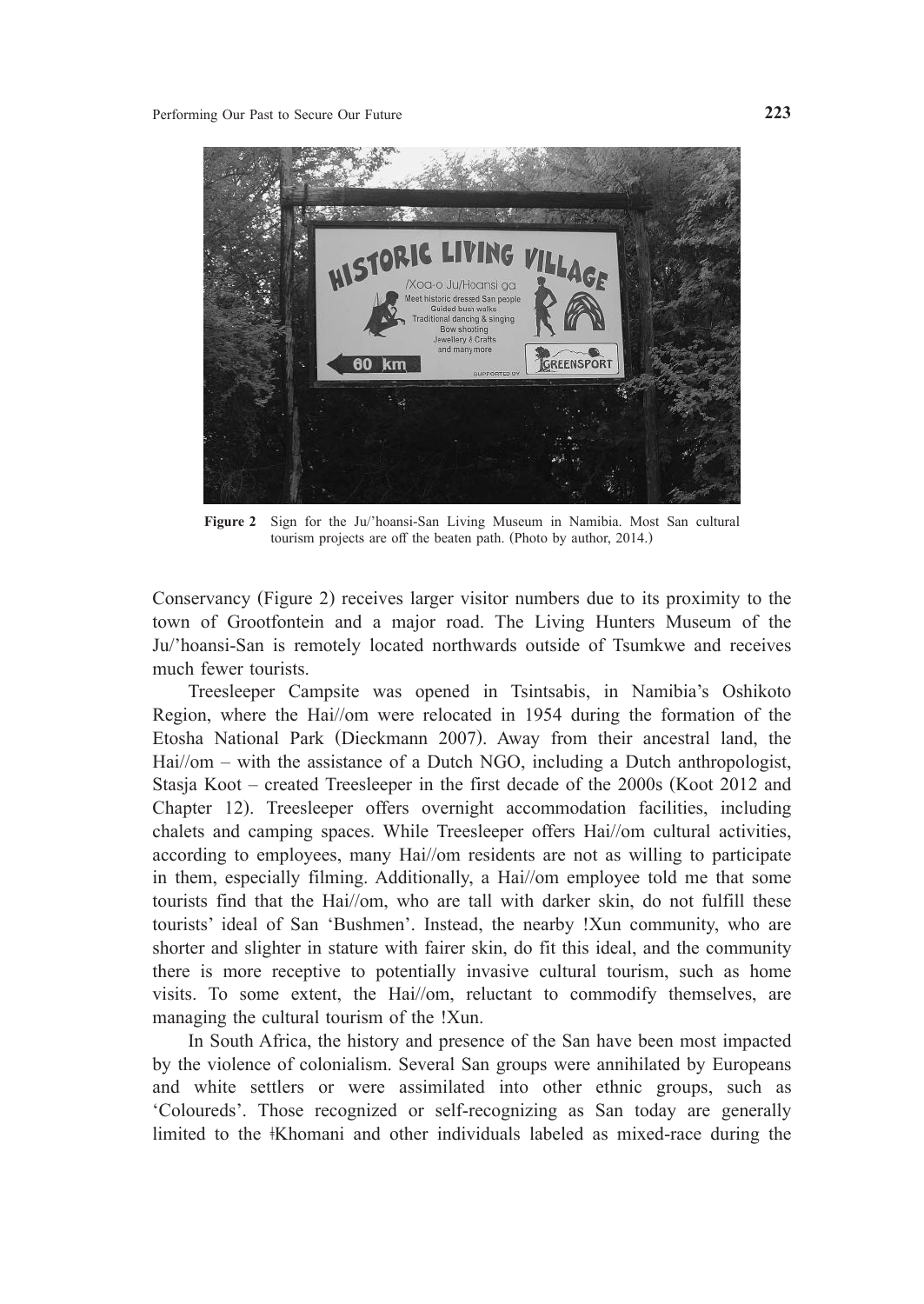apartheid racial classification scheme (see also Puckett, Chapter 14). The focus of San cultural tourism in South Africa is on the <sup>‡</sup>Khomani of the Northern Cape, where they are partial owners (with the Mier community) of a luxury lodge, !Xaus Lodge, and run a community campsite, //Uruke Bush Camp Adventures. !Xaus Lodge is located adjacent to the Kgalagadi Transfrontier Park, from which it is accessed, and from which the ǂKhomani were relocated in 1934 to make way for the former Kalahari Gemsbok National Park. At !Xaus Lodge, the current emphasis is on nature and wildlife tourism, though there are <sup>‡</sup>Khomani-led nature walks and cultural activities in an area with grass thatch huts. //Uruke Bush Camp Adventures near Andriesvale (Figure 3) offers more extensive cultural activities, including heritage tours to learn about the effects of the area's colonial past, though during my visit in 2014, it was not receiving many tourists. This might be due to its reliance on NGO financial and managerial support, which at the time was crippled. More so than in Botswana or Namibia, the focus in South Africa is on cultural rejuvenation and the <sup>‡</sup>Khomani reclaiming their land and relearning their language and traditional knowledge.

Overall, the San cultural tourism projects I visited are mostly located on land to which San have rights, whether it is communally owned or managed through a conservancy. Most projects are small, based in or near settlements, and managed by extended families, such as the Ju/'hoan 'living museums' in Namibia. Some projects are larger and involve more than one settlement, like //Uruke Bush Camp Adventures operated by the <sup>‡</sup>Khomani in South Africa and Treesleeper Campsite operated by the Hai//om and !Xun in Namibia. There are only two lodges that the



Figure 3 **Khomani** guide at the //Uruke Bush Camp Adventures in South Africa explaining traditional uses of flora. This cultural tourism project is situated on land successfully reclaimed by the <sup>∗</sup>Khomani since apartheid ended. (Photo by author, 2014.)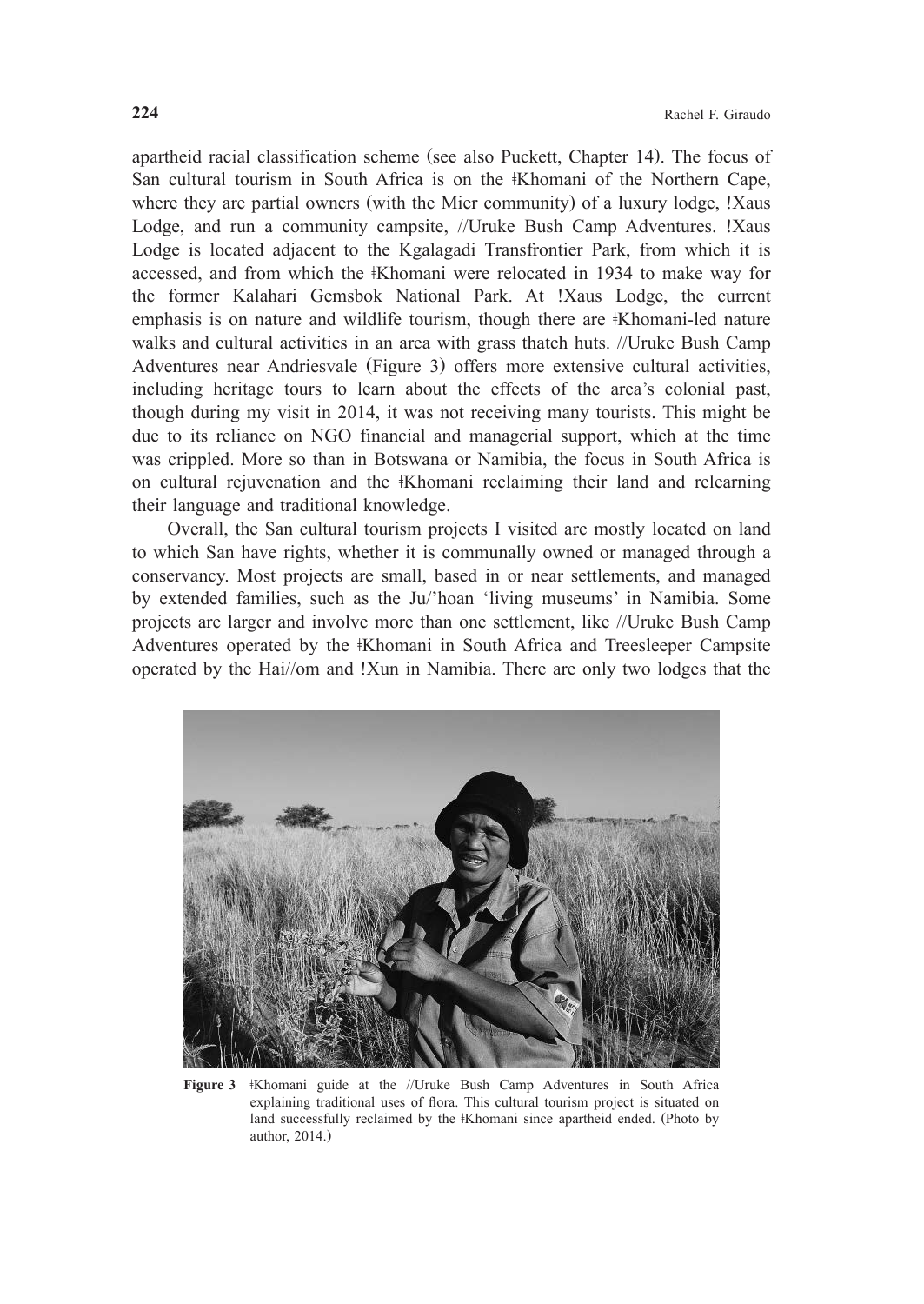San own or manage. Dqãe Qare San Lodge is owned and managed by the Nharo in Botswana and is the most accessible San-run cultural tourism project in the region. The upscale !Xaus Lodge is situated on ‡Khomani and Mier land inside and adjacent to the Kgalagadi Transfrontier Park in South Africa. Though San-owned, it is operated by an outside management group in consultation with these communities and South African National Parks. Ju/'hoan tourism at Tsodilo is run by an extended family, managed by a community trust, and overseen by the government and an NGO.

## **COMMODIFICATION OF SAN IDENTITY**

The commodification of San ethnic identity is prevalent. Their image has been depicted in advertisements, film, and magazines, as well as on wine labels, playing cards, and postcards (Buntman 1996). However, perhaps the most intimate experience of their commodified identity takes place when they perform it for tourists. For the most part, it is outsiders who appropriate not only the image of the San, but other aspects of their unique lifeways and heritage as well. In tourism, it is primarily non-San who profit from these commodified performances. The commodification of culture and ethnic identity is at the heart of cultural tourism because it contributes to the production and promotion of ethno-products, thereby crystalizing ideas of what culture and ethnicity are. On one extreme, tourism contributes to the desecration of cultural practices because they are reduced to commodities for financial consumption (Greenwood 1989). However, an important counter-argument is that, if communities decide to commodify their identities for outsiders or for each other, then it is their decision, and they are asserting their agency to do so (Bunten 2008).

With awareness and understanding that they are perceived as iconic foragers, even if historical and current political and economic situations prevent this lifestyle, San peoples are savvy enough to capitalize upon and subvert this commodified identity, a stereotype, to suit their needs. Through tourism, the San experience the exploitation of their commodified personas, but also the potential benefits. San peoples participate in cultural tourism for profit. They need and want to earn money in order to engage in the cash economy that has engulfed their societies and replaced traditional forms of subsistence. Selling themselves has, sadly, become one of the only 'skills' available to a mostly remote underclass who possess less formal education and training than other citizens, fewer opportunities for steady jobs, and limited access to land and other resources that would make self-sufficiency possible. However, through ethnic commodification with cultural tourism, the San are also able to celebrate what makes them unique and uphold cultural pride. They are also able to educate visitors about their culture and history, including correcting inaccurate stereotypes. Here, there is strong compatibility between cultural tourism and cultural survival. They use cultural tourism to draw attention to their recent history and therefore to re-educate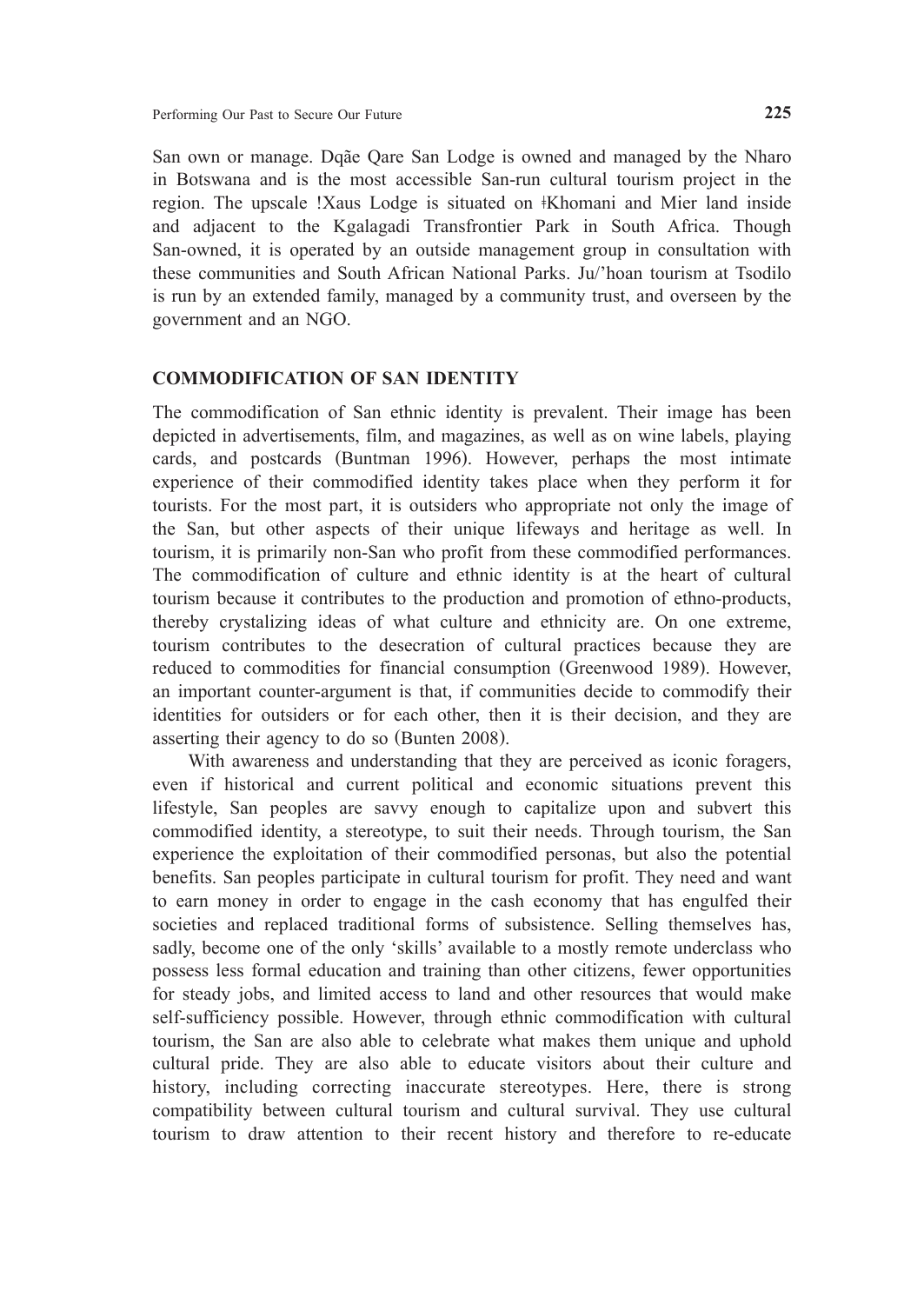visitors, by providing explanations, for example, for the presence of a reconstructed village that lies adjacent to a modern village, or for why they no longer hunt. They do so with an insistence upon greater respect for their culture through the development of visitor protocols, such as the one developed by the Nyae Nyae Conservancy in Namibia. The San are also able to educate their youth about cultural practices that might have been otherwise lost if it were not for the incentive to retain them for tourism. For example, they use tourism to pass down their cultural heritage and take pride in their culture, such as by teaching craftproduction to their youth and by passing down knowledge of animals and the veldt beyond just the purposes of subsistence.

While tourism involving marginalized groups and Indigenous peoples can ultimately be an exploitative enterprise, it does not render the hosts without agency. In the case of San cultural tourism, those individuals and communities who set out  $-$  in many cases, with the aid of NGOs and donors  $-$  to develop their own tourism facilities and activities capture a piece of the economic market that can then help increase their political voice. For example, the San can perform a collective Indigenous identity by engaging their 'strategic essentialism' (Spivak 1987) as stereotypical 'Bushmen' in order to obtain greater national and supranational acknowledgment for their special minority status. This enables them to counter dominant narratives about their past and their future. They have the potential to use tourism to their benefit by controlling their own commodification, thereby altering a global imaginary about the San while also asserting their rights.

## **CONCLUSION**

As we continued our tour with the Nharo guide, he shared his concern that white farms in the area are competing and using images of San to lure tourists. This is a problem in this area of Botswana because land is private and San do not have access to it. Some lands are managed by Tribal Land Boards whose administrators discriminate against the San who apply for land; others are nationally protected nature and wildlife areas from which the San are generally restricted. Another concern he has is the prevention of non-San from appropriating San imagery for their own business branding, including tourism projects. Tourists are not easily able to distinguish a San owned and/or run tourism project from others if San imagery is used on all of them; thus, it is hard for the Nharo to redirect those tourists interested in supporting community tourism. Finally, he mentioned that it is challenging to market the community's tourism projects, since the Nharo, like other San, have limited access to larger industry networks.

My 2012 to 2014 survey revealed important differences between San-based cultural tourism projects owned and run by the San and those owned and run by non-San peoples (primarily whites). Cultural tourism involves the marketing and sale of cultural commodities, including people's identity. When outsiders are in charge of managing these markets, they can dictate what will be commodified.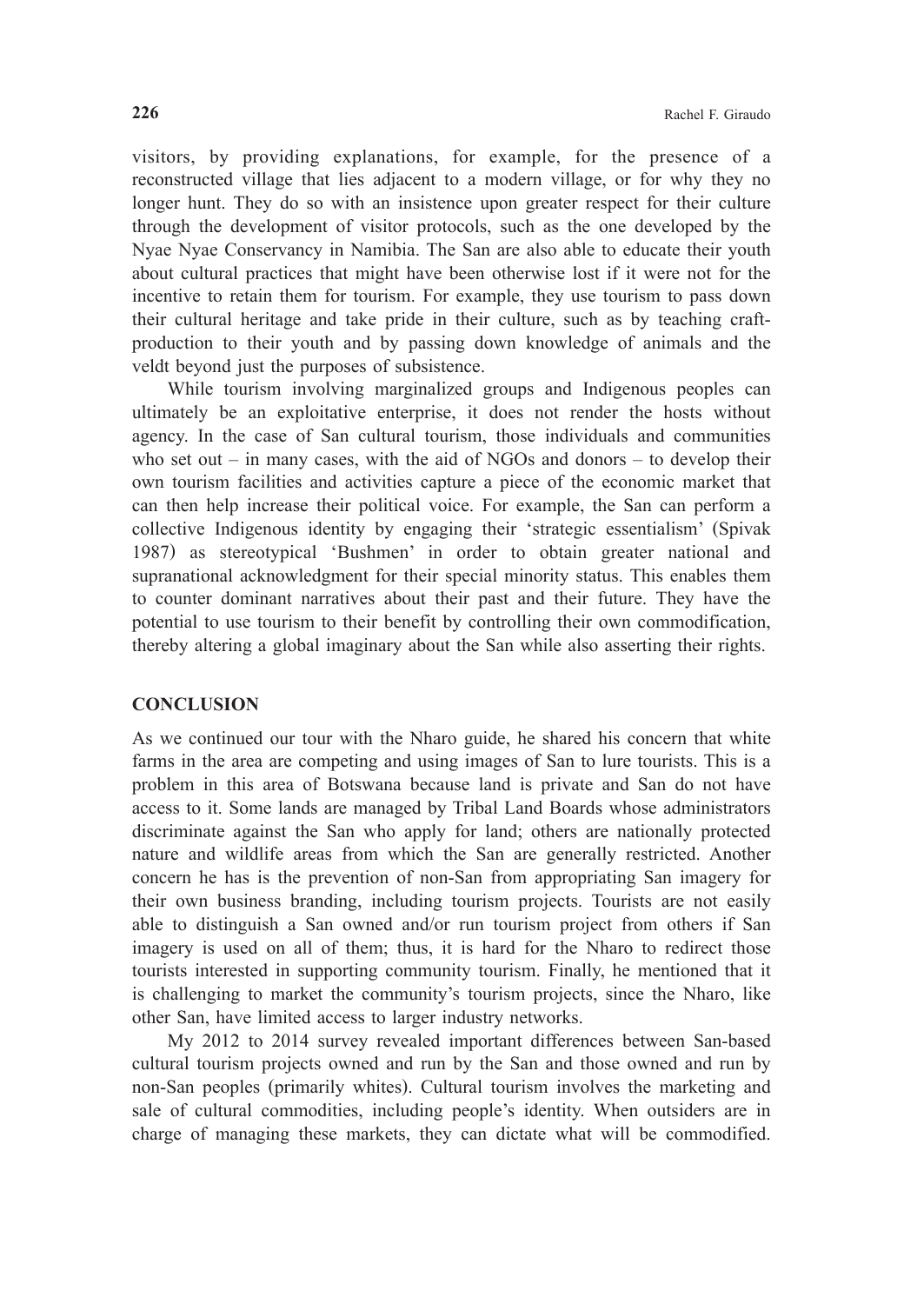Non-San tourism operators often peddle a fantasy about the San as primitive, docile, and/or racially distinct from other Africans. They also see most of the tourism profit, and the San participating in these projects can become exploited laborers. However, when San manage their own tourism ventures, they have more control over what they choose to share with visitors about their cultural heritage. They still cater to tourists' romanticized expectations, but some also seek to educate visitors about their history and current situation. These tourism encounters provide the San with a voice in the global community.

Even though cultural tourism is potentially very beneficial to San communities, there is much to be done, especially in terms of controlling the marketing of San identities and ensuring that San peoples have access and rights to resources to participate in cultural tourism if they find it desirable. The San are part of a rising trend of Indigenous peoples worldwide joining the cultural tourism movement (Bunten and Graburn, in press). Indeed, the World Indigenous Tourism Alliance ('WINTA') was established in 2012 to assist Indigenous communities worldwide in dealing with issues related to tourism. Development facilitators already realize the possibilities, and in South Africa for example, !Khwa ttu offers tourism and hospitality training for San youth from the region. Cultural tourism is not necessarily exploitative and can benefit communities who engage in it, but it is vitally important that communities have control in the decision-making process when creating a cultural tourism product.

Other cautions include recognizing that cultural tourism is a niche market in a region that is dominated by high-end nature and wildlife tourism. The tourism industry can also fluctuate along with the stability or instability of other global markets, and Africa's tourism market is no exception. Fear and incidents of terrorism and health epidemics can scare tourists from travelling too far from home. The San cannot, therefore, primarily rely on cultural tourism as a source of income. Because many of these projects are off the beaten track, they tend to attract international tourists with a particular interest in San or Indigenous cultures. Some projects could also stand to expand their marketing efforts to local tourists, who often do not know much about San cultures. It is also important to realize that these projects are unlikely to result in significant financial gains, though they can augment San livelihoods. Ultimately, San peoples need access and rights to land in order to increase their autonomy, which should include the ability to manage their own tourism projects and other businesses.

#### **REFERENCES**

#### Biesele, M.

1993 *Women Like Meat: The Folklore and Foraging Ideology of the Kalahari Ju/'hoan*. Johannesburg: Witwatersrand University Press.

# Bruner, E. M.

2005 *Culture on Tour: Ethnographies of Travel*. Chicago: Chicago University Press.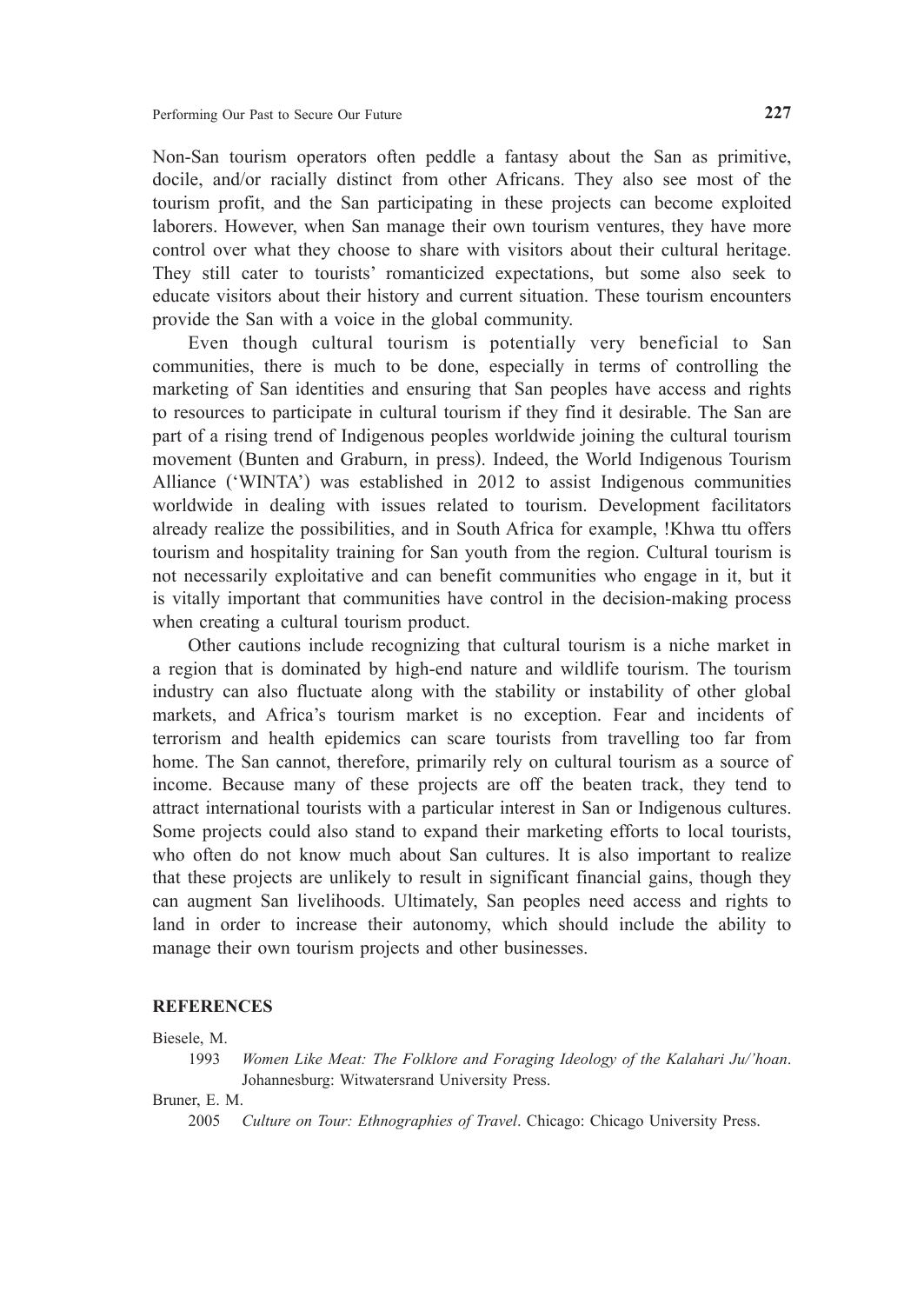| Bunten, A. C.      |                                                                                                                                                               |  |  |  |  |  |  |  |
|--------------------|---------------------------------------------------------------------------------------------------------------------------------------------------------------|--|--|--|--|--|--|--|
| 2008               | Sharing Culture or Selling Out? Developing the Commodified Persona in the                                                                                     |  |  |  |  |  |  |  |
|                    | Heritage Industry. American Ethnologist 35(3): 380-395.                                                                                                       |  |  |  |  |  |  |  |
| 2010               | More like Ourselves: Indigenous Capitalism through Tourism. American Indian                                                                                   |  |  |  |  |  |  |  |
|                    | Quarterly 34(3): 285-311.                                                                                                                                     |  |  |  |  |  |  |  |
|                    | Bunten, A. C. and N. H. H. Graburn (eds.)                                                                                                                     |  |  |  |  |  |  |  |
|                    | in press Cultural Tourism Movements: New Articulations of Indigenous Identity. Toronto:                                                                       |  |  |  |  |  |  |  |
|                    | University of Toronto Press.                                                                                                                                  |  |  |  |  |  |  |  |
| Buntman, B.        |                                                                                                                                                               |  |  |  |  |  |  |  |
| 1996               | Selling with the San: Representations of Bushman People and Artefacts in South                                                                                |  |  |  |  |  |  |  |
|                    | African Print Advertisements. Visual Anthropology 8(1): 33-54.<br>Butler, R. and T. Hinch (eds.)                                                              |  |  |  |  |  |  |  |
| 2007               | Tourism and Indigenous Peoples: Issues and Implications. Oxford: Elsevier Ltd.                                                                                |  |  |  |  |  |  |  |
| Cohen, E.          |                                                                                                                                                               |  |  |  |  |  |  |  |
| 1979               | A Phenomenology of Tourism Experiences. Sociology 13(2): 179-201.                                                                                             |  |  |  |  |  |  |  |
| Corbey, R.         |                                                                                                                                                               |  |  |  |  |  |  |  |
| 1993               | Ethnographic Showcases, 1870-1930. Cultural Anthropology 8(3): 338-369.                                                                                       |  |  |  |  |  |  |  |
|                    | Crick, M. and M. F. Lanfant                                                                                                                                   |  |  |  |  |  |  |  |
| 1995               | The Anthropologist as Tourist: An Identity in Question. In M. F. Lanfant, J. B.                                                                               |  |  |  |  |  |  |  |
|                    | Allcock, and E. M. Bruner (eds.) International Tourism: Identity and Change,                                                                                  |  |  |  |  |  |  |  |
|                    | pp.205-223. London: Sage Publications.                                                                                                                        |  |  |  |  |  |  |  |
| Dieckmann, U.      |                                                                                                                                                               |  |  |  |  |  |  |  |
| 2007               | Hai//om in the Etosha Region: A History of Colonial Settlement, Ethnicity and                                                                                 |  |  |  |  |  |  |  |
|                    | Nature Conservation. Basel: Basler Afrika Bibliographien.                                                                                                     |  |  |  |  |  |  |  |
|                    | Dieckmann, U., M. Thiem, E. Dirkx, and J. Hays (eds.)                                                                                                         |  |  |  |  |  |  |  |
| 2014               | Scraping the Pot: San in Namibia Two Decades After Independence. Windhoek:                                                                                    |  |  |  |  |  |  |  |
|                    | Legal Assistance Center and Desert Research Foundation of Namibia.                                                                                            |  |  |  |  |  |  |  |
| Draper, P.<br>1975 | !Kung Women: Contrasts in Sexual Egalitarianism in Foraging and Sedentary                                                                                     |  |  |  |  |  |  |  |
|                    | Contexts. In R. R. Reiter (ed.) Toward an Anthropology of Women, pp. 77-109.                                                                                  |  |  |  |  |  |  |  |
|                    | New York: Monthly Review Press.                                                                                                                               |  |  |  |  |  |  |  |
| Gordon, R. J.      |                                                                                                                                                               |  |  |  |  |  |  |  |
| 1999               | "Bain's Bushmen": Scenes at the Empire Exhibition, 1936. In B. Lindfors (ed.)                                                                                 |  |  |  |  |  |  |  |
|                    | Africans on Stage: Studies in Ethnological Show Business, pp.266-289.                                                                                         |  |  |  |  |  |  |  |
|                    | Bloomington: Indiana University Press.                                                                                                                        |  |  |  |  |  |  |  |
| Greenwood, D. J.   |                                                                                                                                                               |  |  |  |  |  |  |  |
| 1989               | Culture by the Pound: An Anthropological Perspective on Tourism as Cultural                                                                                   |  |  |  |  |  |  |  |
|                    | Commoditization. In V. L. Smith (ed.) Hosts and Guests: The Anthropology of                                                                                   |  |  |  |  |  |  |  |
|                    | <i>Tourism</i> , pp. 171–185. Philadelphia: University of Pennsylvania Press.                                                                                 |  |  |  |  |  |  |  |
| Hitchcock, R. K.   |                                                                                                                                                               |  |  |  |  |  |  |  |
| 1987               | Socioeconomic Change among the Basarwa in Botswana: An Ethnohistorical                                                                                        |  |  |  |  |  |  |  |
|                    | Analysis. Ethnohistory 34(3): 219-255.                                                                                                                        |  |  |  |  |  |  |  |
| Koot, S.           |                                                                                                                                                               |  |  |  |  |  |  |  |
| 2012               | Treesleeper Camp: A Case Study of a Community Tourism Project in Tsintsabis,<br>Namibia. In W. van Beek and A. Schmidt (eds.) African Hosts and Their Guests: |  |  |  |  |  |  |  |
|                    | Cultural Dynamics of Tourism, pp. 153-175. Woodbridge: James Currey.                                                                                          |  |  |  |  |  |  |  |
| Lee, R. B.         |                                                                                                                                                               |  |  |  |  |  |  |  |
| 1984               | The Dobe !Kung. Chicago: Holt Rinehart and Winston.                                                                                                           |  |  |  |  |  |  |  |
|                    |                                                                                                                                                               |  |  |  |  |  |  |  |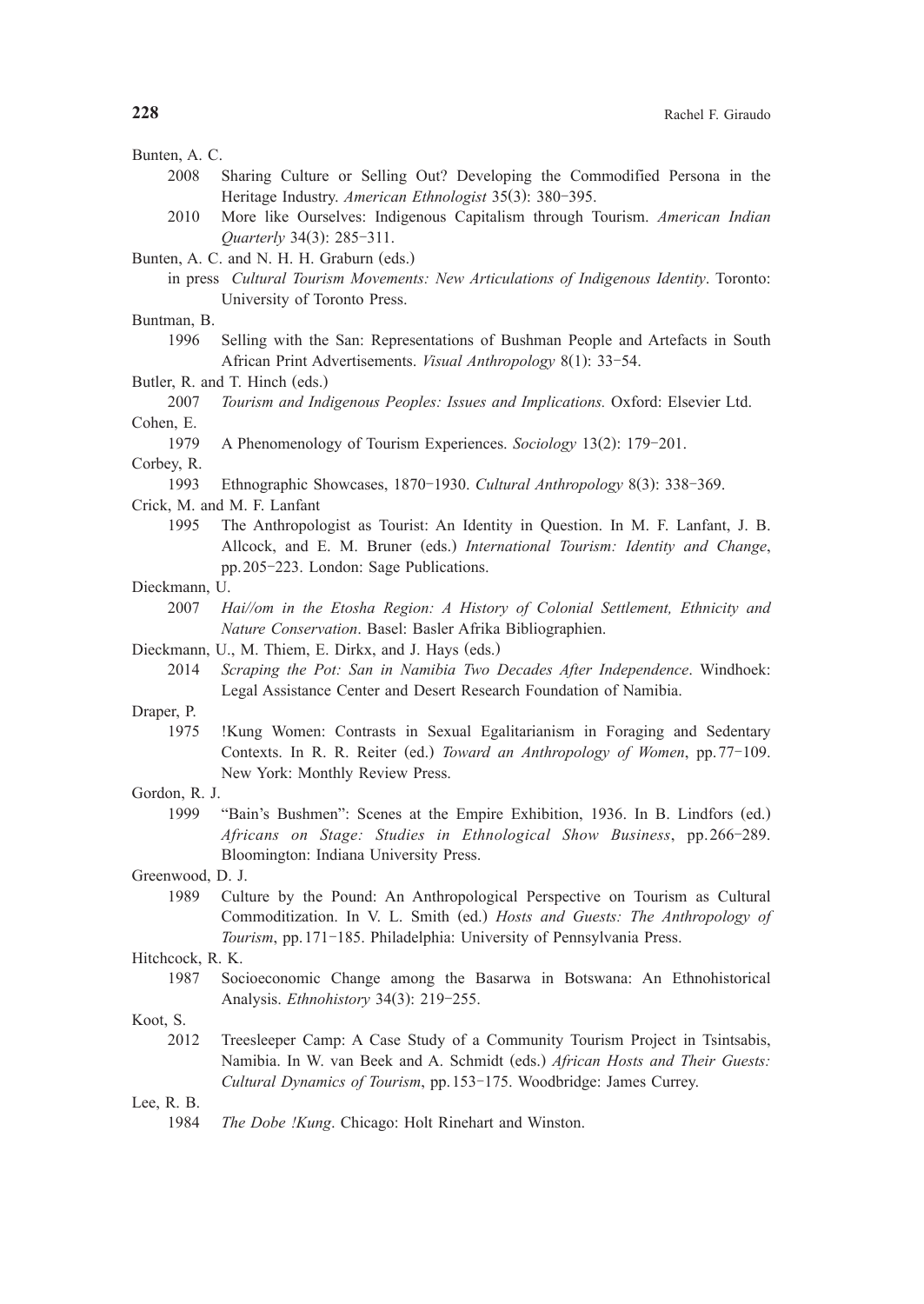Performing Our Past to Secure Our Future **229**

#### Livingstone, D.

1857 *Missionary Travels and Researches in South Africa; Including a Sketch of Sixteen Years' Residence in the Interior of Africa, and a Journey from the Cape of Good Hope to Loanda on the West Coast; Thence Across the Continent, Down the River Zambesi, to the Eastern Ocean*. London: John Murray.

## MacCannell, D.

2013 *The Tourist: A New Theory of the Leisure Class*. Berkeley: University of California Press.

## Parsons, N.

|  |  |  |  | 2009 Clicko: The Wild Dancing Bushman. Chicago: The University of Chicago Press. |  |  |  |  |  |  |
|--|--|--|--|----------------------------------------------------------------------------------|--|--|--|--|--|--|
|--|--|--|--|----------------------------------------------------------------------------------|--|--|--|--|--|--|

# Passarge, S.

## 1907 *Die Buschmänner der Kalahari*. Berlin: Dietrich Reimer (Ernst Vohsen).

- Pienaar, E. F., L. S. Jarvis, and D. M. Larson
	- 2013 Creating Direct Incentives for Wildlife Conservation in Community-Based Natural Resource Management Programmes in Botswana. *Development Studies* 49(3): 315-333.
- Republic of Botswana
	- 2007 Community Based Natural Resources Management Policy, Government Paper No. 2 of 2007. Gaborone: Government Printer.

#### Rozemeijer, N.

2009 CBNRM in Botswana. In H. Suich, B. Child, and A. Spenceley (eds.) *Evolution and Innovation in Wildlife Conservation: Parks and Game Ranches to Transfrontier Conservation Areas*, pp.243-256. London: Earthscan.

## Rozemeijer, N. (ed.)

2001 *Community-Based Tourism in Botswana: The SNV Experience in Three Community-Tourism Projects*. Den Haag: SNV Netherlands Development Organisation.

#### Schapera, I.

1930 *The Khoisan Peoples of South Africa: Bushmen and Hottentots*. London: George Routledge and Sons.

## Smith, V. L.

1989 Introduction. In V. L. Smith (ed.) *Hosts and Guests: The Anthropology of Tourism*, pp.1-18. Philadelphia: University of Pennsylvania Press.

#### Spivak, G. C.

1987 Subaltern Studies and Postcolonial Historiography. In R. Guha and G. C. Spivak (eds.) *Selected Subaltern Studies*, pp.3-32. Oxford: Oxford University Press.

Staehelin, I.

2006 The San Culture and Education Centre !Khwa ttu: A Process of Heritage Restitution. In R. K. Hitchcock, K. Ikeya, M. Biesele, and R. B. Lee (eds.) *Updating the San: Image and Reality of an African People in the 21st Century* (Senri Ethnological Studies 70), pp.163-169. Osaka: National Museum of Ethnology.

#### Stronza, A.

- 2001 Anthropology of Tourism: Forging New Ground for Ecotourism and Other Alternatives. *Annual Review of Anthropology* 30: 261-283.
- Tomaselli, K. G.
	- 1995 Introduction: Media Recuperations of the San. *Critical Arts* 9(2): i–xxi.
	- 2006 Rereading the *Gods Must be Crazy* Films. *Visual Anthropology* 19(2): 171-200.